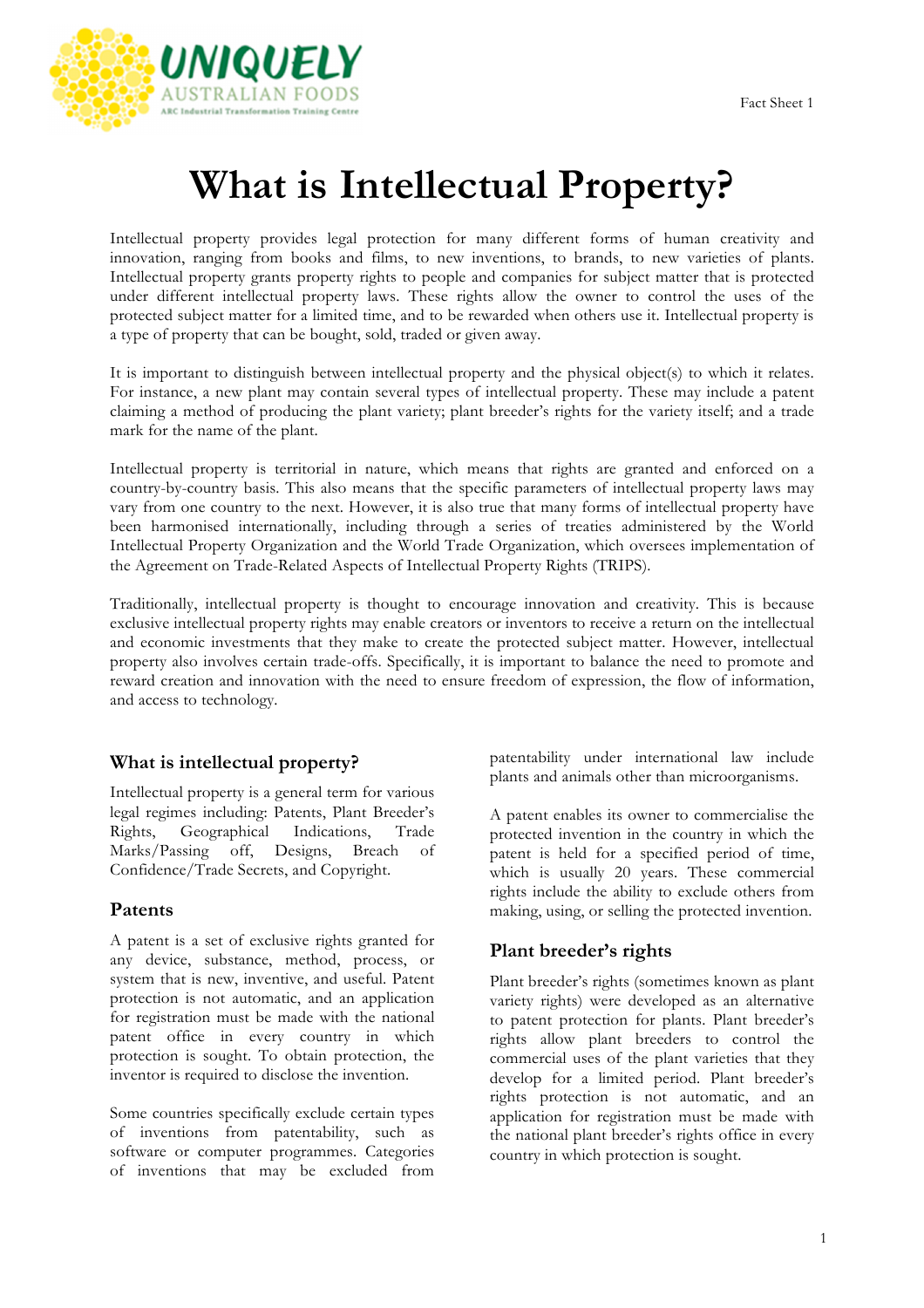The owner of plant breeder's rights has the exclusive right to produce or reproduce, offer for sale, sell, import, and export the propagating material of the protected variety. In most countries, plant varieties from species of trees and vines may be protected for up to 25 years, while all other varieties may be protected for up to 20 years.

(i.e., it has to be 'new').

## **Geographical indications of origin**

A geographical indication (GI) is a sign that is used on products that have a specific geographical origin and possess qualities or a reputation that are attributable to that origin. To function as a GI, a sign must identify a product as originating in a specific place. Furthermore, the product should possess a quality, reputation, or other characteristic that essentially may be attributed to its place of origin. Well-known examples of GIs are 'champagne' and 'tequila'.

Different countries offer different forms of protection for GIs. For example, in Australia, GIs may only be obtained for wines and spirits, while in European Union countries GIs may be obtained for a range of agricultural products.

## **Trade marks**

Trade marks are 'signs' that distinguish the goods and services of one trader from the goods and services of another. A trade mark acts as a shortcut to allow consumers to efficiently identify the nature, quality, and source of a product or service. The trade marked sign commonly consists of a name and/or logo, but also may be a letter, number, phrase, sound, smell, shape, picture, movement, aspect of packaging, or a combination of these.

A trade mark that is registered under the relevant national law is denoted with ®. Unregistered trade marks are denoted with ™. Protection for registered trade marks is sourced from the relevant national intellectual property legislation. Unregistered trade marks are protected through other laws, such as the common law tort of

'passing off' or unfair competition legislation. Trade mark protection can last forever if renewal fee payments are kept up to date and provided that the mark is actively used in the course of trade.

#### **Designs**

Designs law provides protection for the ornamental or aesthetic aspects of a commercial good. A design is what makes a product look the way that it does, and may include the product's shape, configuration, pattern, and ornamentation. Examples include the shape of a rake or the tread pattern on a tyre. Design protection is not automatic, and an application for registration must be made with the national IP office in every country in which protection is sought.

To be registrable, the design must be new and distinctive. Once registered, the design receives protection for a limited period of time. For example, in Australia registration protects a design for five years, and it can be renewed for an additional five years.

## **Confidential information**

Confidential information is information that is not publicly available, that the law protects from misuse or improper disclosure by a person who is under an obligation to keep it confidential (or secret). Registration is not required to receive<br>protection for confidential information. protection for confidential information. Confidential information is not property, but you can control access to it, and license its use or transfer it to another person.

Confidential information is protected through the law of breach of confidence. To maintain an action for breach of confidence, it is necessary to show that the information is confidential; that it was disclosed in circumstances in which there was an explicit or implied obligation of confidence; and that there has been an unauthorised use of the information.

## **Copyright**

Copyright is a set of exclusive rights granted by the government to protect the particular form, way, or manner in which information or concepts are expressed. This means that copyright does not protect ideas, concepts, styles, techniques, or information, but rather the form in which these things are expressed. Other